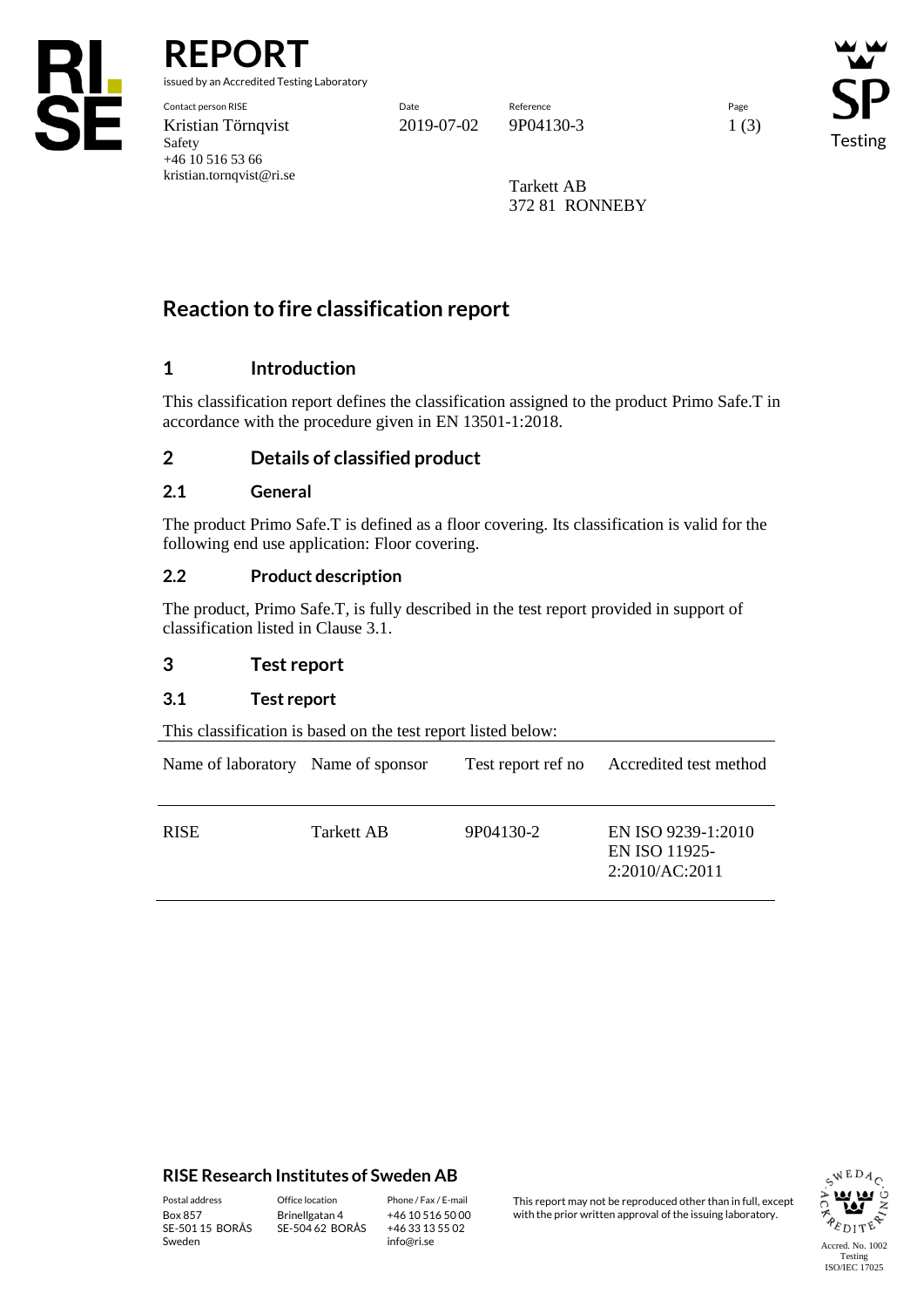# **3.2 Test results**

| Test method            | Parameter               | <b>Number</b><br>of tests | Results                            |                         |
|------------------------|-------------------------|---------------------------|------------------------------------|-------------------------|
|                        |                         |                           | Continuous<br>parameter<br>mean(m) | Compliance<br>parameter |
| EN ISO 11925-2         |                         | 6                         |                                    |                         |
| 15 s exposure          | $Fs \leq 150$ mm        |                           | $\left( -\right)$                  | Compliant               |
| EN ISO 9239-1          |                         | 4                         |                                    |                         |
|                        | Critical flux $(kW/m2)$ |                           | 11                                 | Compliant               |
|                        | <i>Smoke</i> (%.min)    |                           | 152                                | Compliant               |
| $(-)$ : not applicable |                         |                           |                                    |                         |

# **4 Classification and field of application**

# **4.1 Reference and direct field of application**

This classification has been carried out in accordance with clause 12 and 15 of EN 13501- 1:2018.

# **4.2 Classification**

The product called "Primo Safe.T" in relation to its reaction to fire behaviour is classified:

 $B<sub>fl</sub>$ 

The additional classification in relation to smoke production is:

s1

The format of the reaction to fire classification for floorings is:

| Fire Behaviour             |  | <b>Smoke Production</b> |  |
|----------------------------|--|-------------------------|--|
| $\mathbf{B}_{\mathrm{fl}}$ |  |                         |  |

# **Reaction to fire classification:** *Bfl-s1*